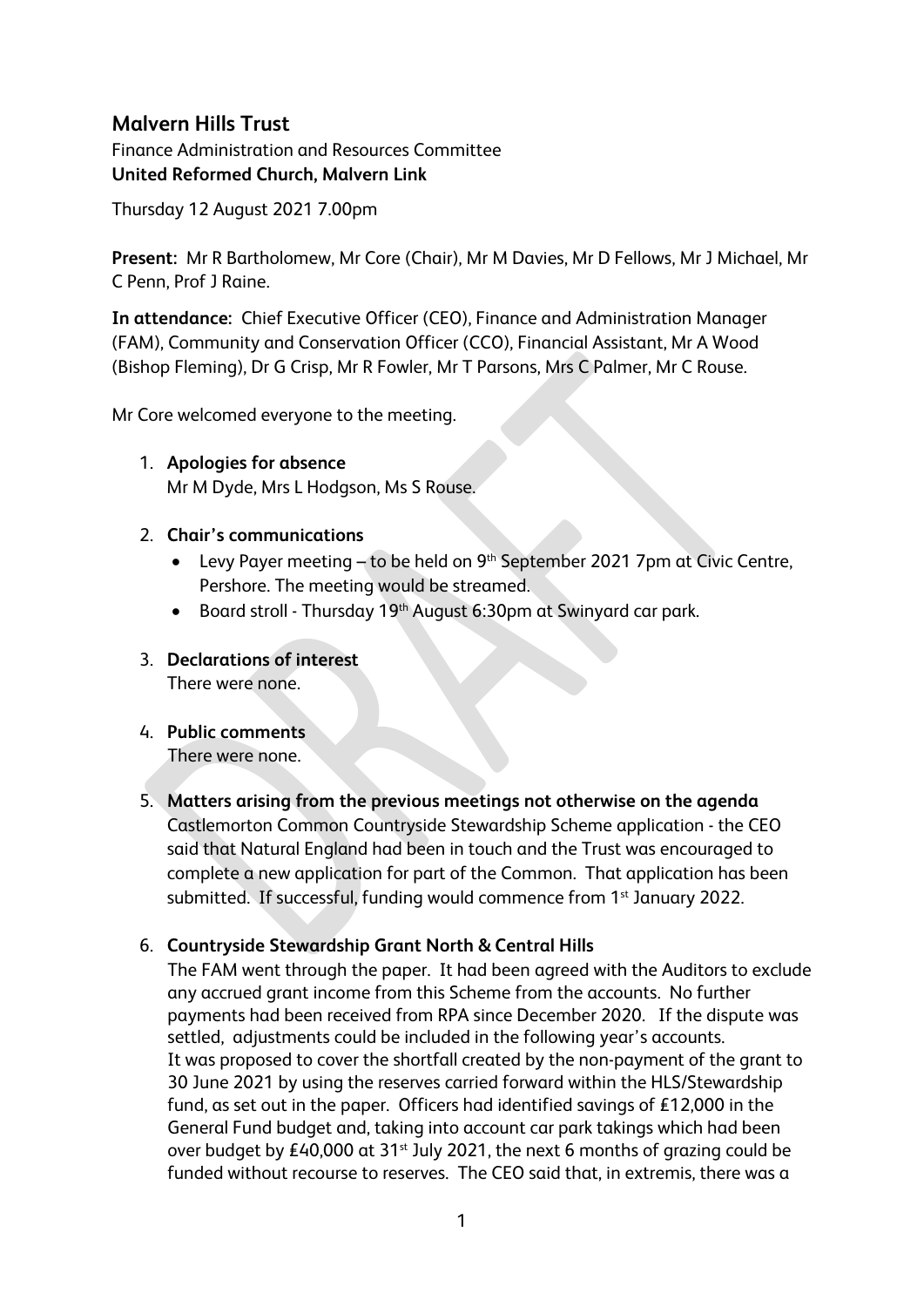break point in the agreement at the end of 2022 and the position would be kept under constant review by the Committee/Board.

CEO explained that the agreement had been made with Natural England and taken over subsequently by the RPA. The RPA had reclassified some of the land under the agreement without notice to MHT, and had failed to provide key information. There were two aspects - the administration of the Scheme by the RPA, which needed to be tackled through MPs and the relevant Minister (already contacted by Officers) and also the technical issues which had to be addressed directly with the RPA. The Trust had made a formal complaint to the RPA had received no response.

Other points raised by the Committee included:

- Was it prudent to commit these funds to grazing when the Trust faced other unquantifiable threats such as ash dieback? There was a risk that the balance of the grant would not be paid by the RPA.
- Grazing was a requirement of the grant and also essential for the conservation of the landscape in accordance with the Trust's charitable objectives.
- What was the chance of successfully challenging the RPA's actions?
- Was there any recourse through courts for example judicial review?

On the proposal of Prof Raine, seconded by Mr Bartholomew it was **RESOLVED**  unanimously

To recommend to the Board that:

- a) The £151,740 accrued for the Northern & Central Hills CS grant be removed from the accounts for the year ended 31<sup>st</sup> March 2021,
- b) No further income accruals be made until the dispute is resolved
- c) The balances on the grazing reserve, BPS and HLS Castlemorton Common funds be used to cover the shortfall at 30<sup>th</sup> June 2021 arising from the dispute,
- d) £32,200 be made available from general fund reserves to fund grazing on the North & Central Hills from 1<sup>st</sup> July 2021 to 31<sup>st</sup> December 2021.

AND that

e) A budget of £4,000 be approved by the FAR Committee under its delegated authority to cover the costs of professional advice in appealing this matter with the RPA.

## 7. **Final management accounts for the year ended 31 March 2021**

The Finance and Administration Manager went through the paper. There were no further adjustments.

The Committee NOTED the paper.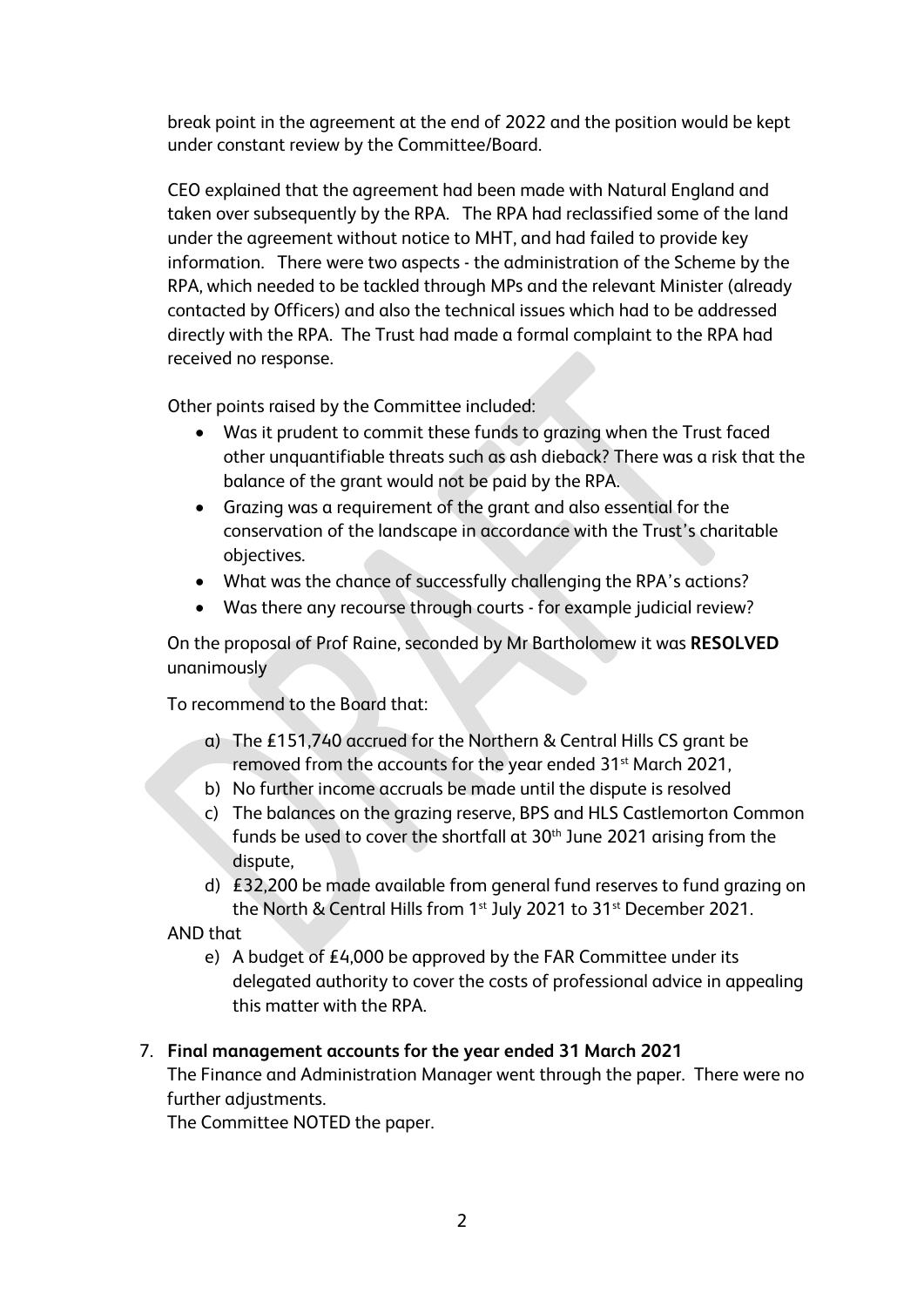### 8. **Going Concern Review**

Mr Woods explained that there was a new requirement for Auditors to look at the ability of all entities continue as a going concern. It was also a good management process for charities to carry out. The FAM went through the paper.

On the proposal of Mr Bartholomew, seconded by Prof Raine it was **RESOLVED**  unanimously to recommend that the Board confirm to the Auditors that the charity is a going concern.

9. **To approve Trustees' Annual Report and Accounts for the year ending 31 March 2021 and authorise signature of Letter of Representation** The Finance and Administration Manager outlined the paper and the updates to the Trustees' Report which had been made in response to the RPA situation. The Committee had no comments on these changes.

On the proposal of Mr Davies, seconded by Mr Fellows it was **RESOLVED**  unanimously to make the following change to the report: Final sentence, page 11, para 4. Change to read "This has already been a lengthy project and is likely now to take significant additional time before completion because of the recent necessity for a Parliamentary process".

An amendment to page 13, para 2 under the heading "Charity Governance Code" was suggested was not supported by committee.

On the proposal of Mr Bartholomew, seconded by Prof Raine it was **RESOLVED**  unanimously to recommend that the Board adopt the draft Trustees' Annual Report and Accounts (as amended above) at the Annual Levy Payers' meeting on the 9th September and, subject to any post-balance sheet events arising between this meeting and the date of signing, and the Chair of the Board signs the Letter of Representation to the Auditors.

The FAM agreed to add to the paragraph under "Investment Performance" page 15, the words "for the year ending 31<sup>st</sup> March 2021".

### 10. **Auditors' Key Issues discussion document**

Mr Wood introduced Discussion Document, which set out the basis of the audit. He believed the audited accounts showed a true and fair view. No additional risks or material errors had been identified.

Two minor issues had been identified and resolved and were no cause for concern. One related to missing Declaration of Interest forms and other was changes to the method of payroll authorization (resulting from Covid-19 working from home arrangements).

The audit process had run very smoothly and his colleagues were very complimentary of the Trust's team.

The Chair thanked Bishop Fleming for their work and the MHT staff for their efforts.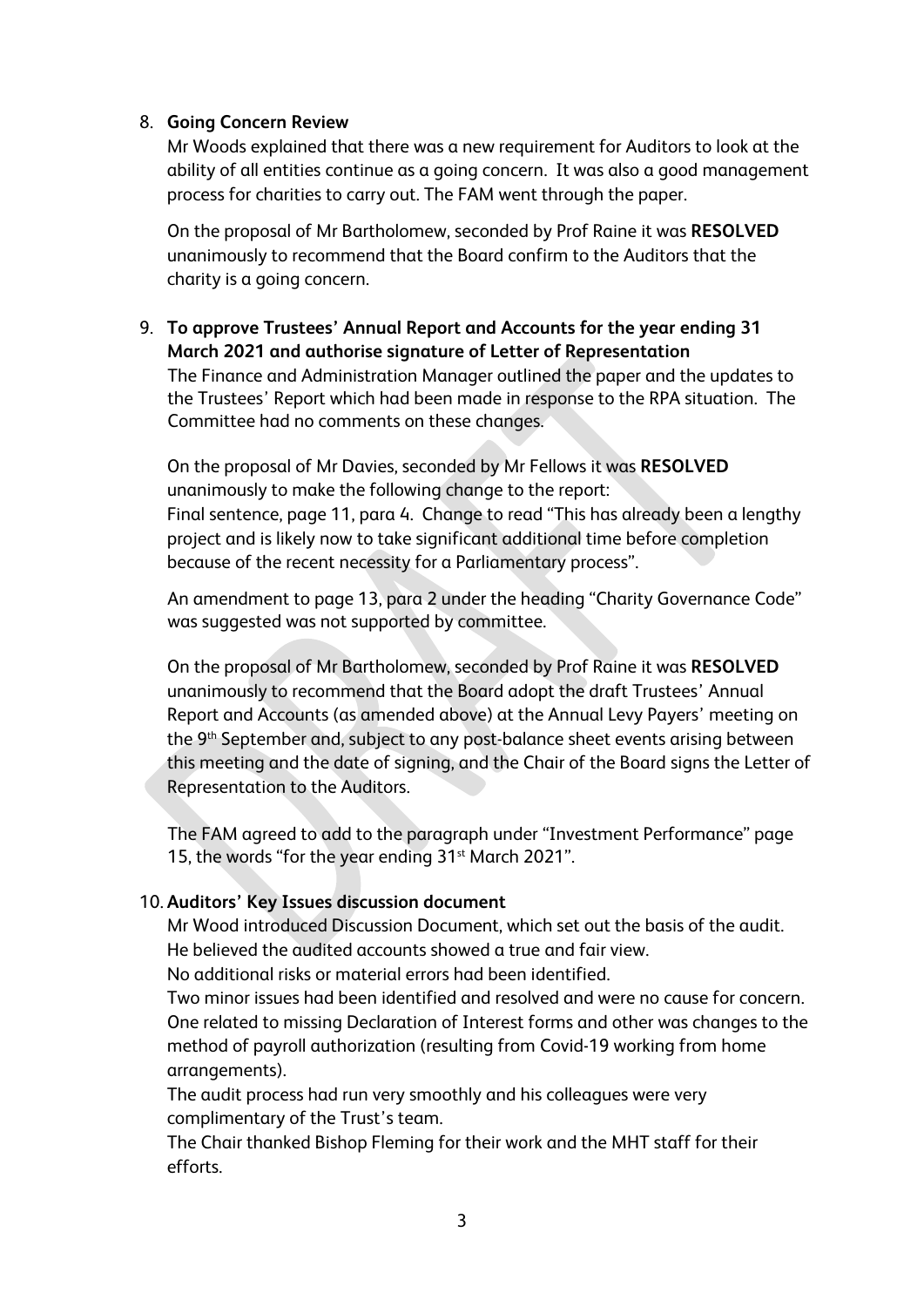Mr Wood and Mrs Palmer left the meeting.

### 11. **Update on Schedule of Risk**

The Schedule of Risk items would be brought to the Board for approval on the 9<sup>th</sup> September. This was dynamic document, and changes would be made throughout the year as appropriate.

## 12. **Business Plan review**

The CEO went through the paper which set out a proposed timetable. The CEO hoped that decisions relating to the proposed Governance changes would have been made in time to be incorporated in the plan.

## 13. **Designated and restricted fund budgets 2021/22**

The Finance and Administration Manager went through the paper. It was noted that the situation with the RPA meant that the budgets would need to be updated and brought back to Committee once the dispute has been resolved.

On the proposal of Prof Raine, seconded by Mr Davies it was **RESOLVED**  unanimously to recommend to the Board that:

- a) The designated and restricted funds budgets for 2021/22 be approved and
- b) The budget for the North & Central Hills Countryside Stewardship scheme be updated once the dispute with the RPA has been resolved.

## 14. **GDPR**

### **Review of data breach log**

There had been no reported data breaches.

### 15. **Reports for information**

# 15.1 **Management accounts to 30th June 2021**

The FAM went through the paper. The costs of the by-election would not be known until October.

There was a discussion about car park takings. It was difficult to anticipate whether the higher than normal income would continue - much depended on people's response to travel restrictions.

The Committee requested details of monthly car park ticket sales over the last three years.

## 15.2 **Review of major projects (including Land Management)**

The CEO went through the paper.

Refurbishment of Manor House – work to the second floor to accommodate the fourth warden had been completed.

The Lower Shed – planning permission would be required for the changes under consideration.

British Camp sewage system – The costings had been revised and the works were being scheduled.